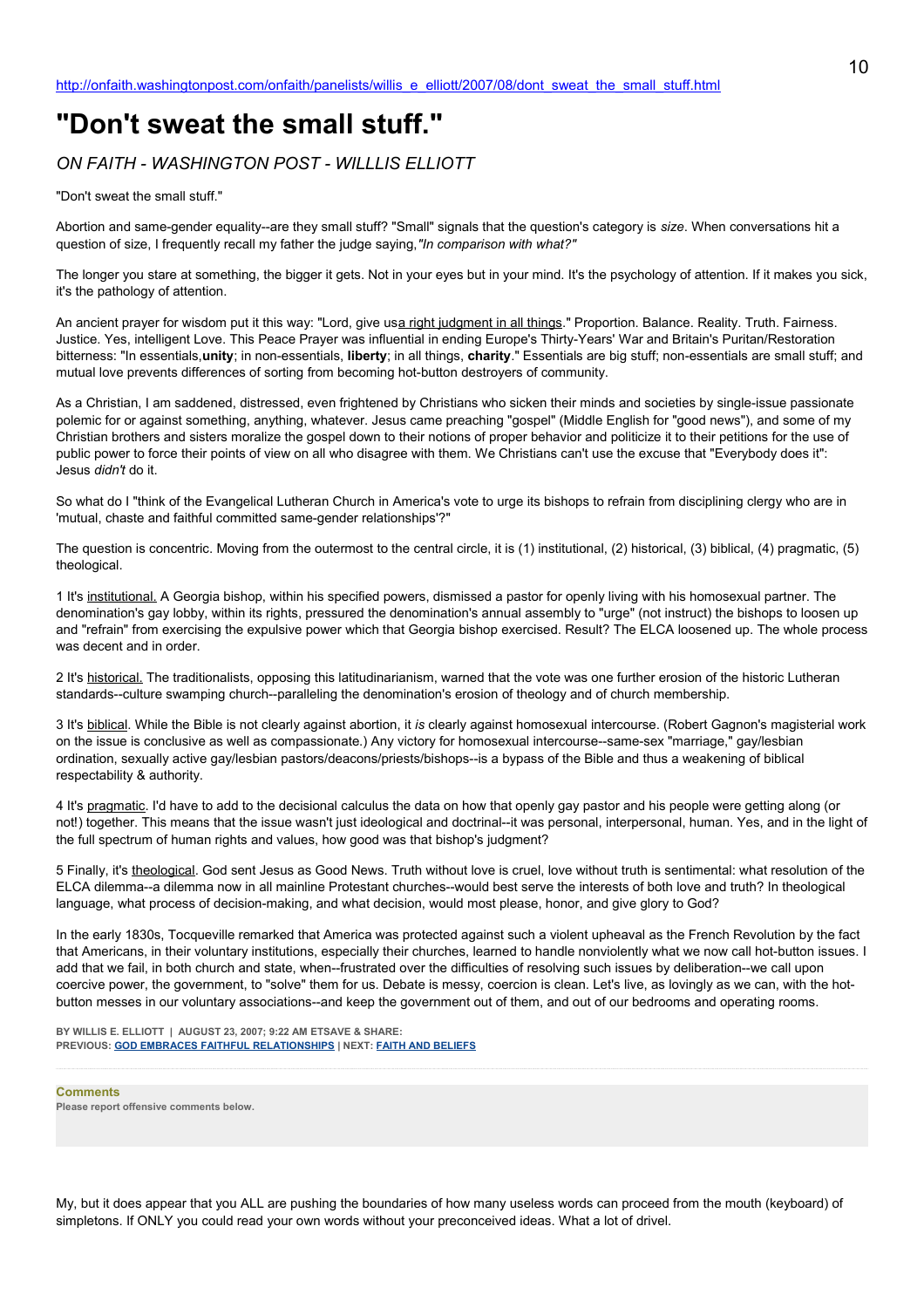And, to encapsulate all that:

No, gay rights and equality in marriage and society are \*not\* 'Small stuff.'

Your reasons for feeling it's a holy mission to deny them, however...

Are.

**POSTED BY: PAGANPLACE | AUGUST 30, 2007 4:33 PM [REPORT OFFENSIVE COMMENT](mailto:blogs@washingtonpost.com?subject=On%20Faith%20Panelists%20Blog%20%20%7C%20%20Paganplace%20%20%7C%20%20)**

Swinging back in, too, speaking of the panelist chiming in... I have to call the columnist on the bit quoted in the header:

He says: "Abortion and same-gender equality-- Small Stuff?"

The implication is that they are 'both mortal sins' and both, rhetorically, 'Big stuff.'

But, no. Not really.

False equivalency.

Christians insist that 'abortion' (or any contraception they can be convinced \*is\* abortion, whether it is or not, ...or contraception itself for that matter,) ...is "murder."

Now, I don't happen to think so, there:

I don't think something soul-defining-and-magical happens when straight people have sex-that-will-later-result-in-conception- -that-means-condoms-or-abortion-is-murder, or that the soul-experience of a blastula or possibly embryo constitutes 'human life' in the same sense that we speak of when we speak of murder, but...

...As much as I think that the anti-abortion-rights argument is irrational, and a particular, unsubstantiated, and highly-superstitious religious view of things, I accept that to some Christians, that 'abortion' is 'tantamount to murder.'

But, I say:

Failure to oppress and hurt and marginalize and disenfranchise and exploit and harm gay people for loving each other in committed ways and wanting the equal protection promised by the Constitution...

If that's tantamount to 'murder,' too, then something's very wrong with your 'value of human life.'

This is about civil and social justice.

And the arguments why it's so awful for people to be gay are both thin, debateable even by Christian standards, unjust, manifestly harmful, and manifestly against the spirit of the American constitution.

If you think simply \*not using the power of government to oppress gays\* is in any way equivalent to what you call 'murder,'

Then your idea of what murder \*is\* is messed-up.

**POSTED BY: PAGANPLACE | AUGUST 30, 2007 4:28 PM [REPORT OFFENSIVE COMMENT](mailto:blogs@washingtonpost.com?subject=On%20Faith%20Panelists%20Blog%20%20%7C%20%20Paganplace%20%20%7C%20%20)**

To Lep,

Beautuful hymn. Thanks.

To Willis E. Elliott:

God be praised, a panelist chiming in! Yes, the process of question/answer must continue. The Bible is not a closed box, but a series of doorways to truth beyond. I am Episcopal, and it is an unwritten rule among us that if you do not doubt, do not question, you will not progress in your belief.

Please continue to be here, and God bless.

**POSTED BY: ARMINIUS | AUGUST 28, 2007 7:41 PM [REPORT OFFENSIVE COMMENT](mailto:blogs@washingtonpost.com?subject=On%20Faith%20Panelists%20Blog%20%20%7C%20%20Arminius%20%20%7C%20%20)**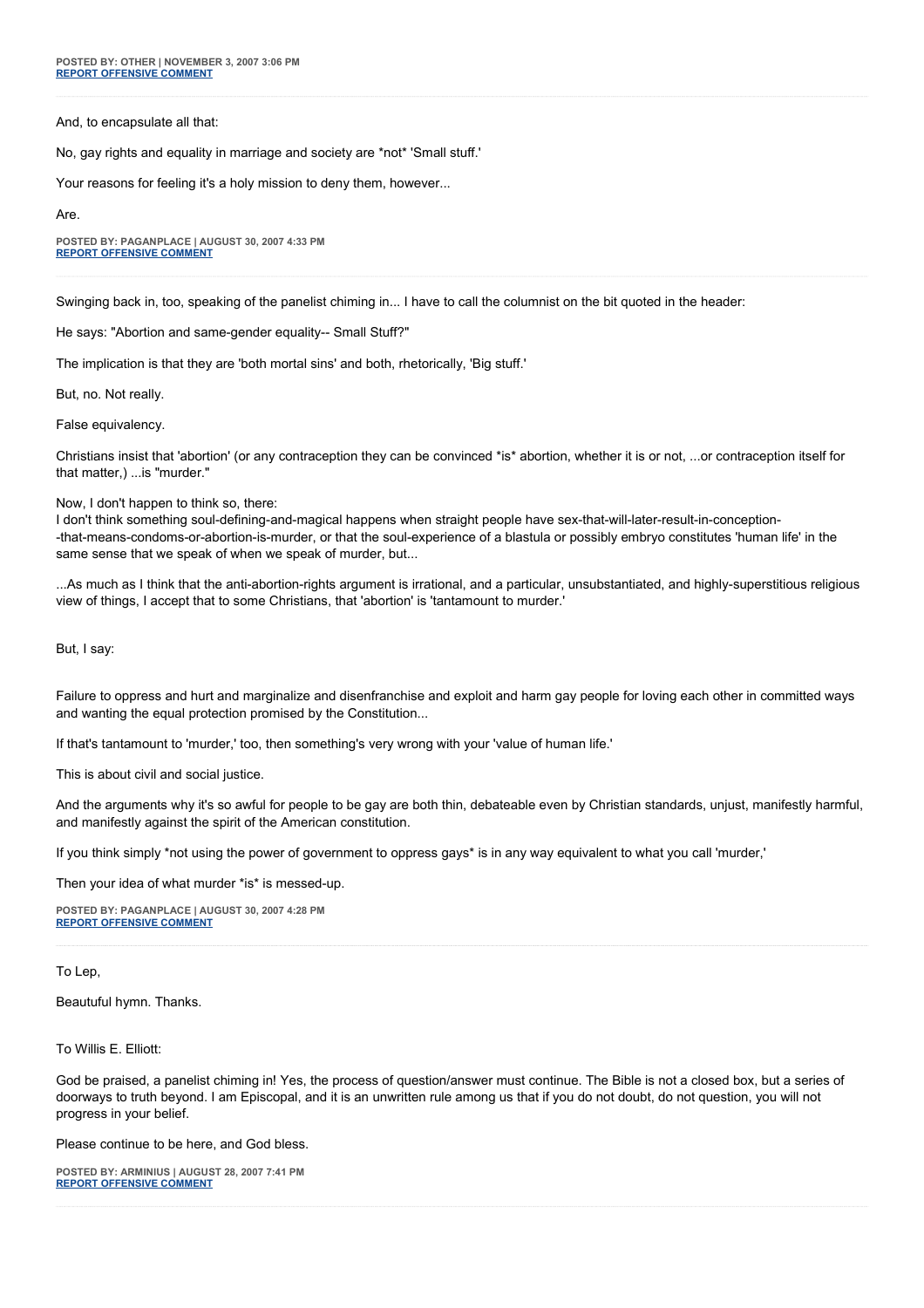Jesus taught LOVE and He lived it and He died for it. Jesus said if you are to be His disciple to, "Come follow Me". A lot of people who think that they are His disciples aren't and a lot of people who don't think they are, actually are. Think about it. Sincerely, Thomas Paul Moses Baum.

**POSTED BY: THOMAS BAUM | AUGUST 28, 2007 7:13 PM [REPORT OFFENSIVE COMMENT](mailto:blogs@washingtonpost.com?subject=On%20Faith%20Panelists%20Blog%20%20%7C%20%20Thomas%20Baum%20%20%7C%20%20)**

I have a question:

What?

**POSTED BY: PAGANPLACE | AUGUST 28, 2007 6:16 PM [REPORT OFFENSIVE COMMENT](mailto:blogs@washingtonpost.com?subject=On%20Faith%20Panelists%20Blog%20%20%7C%20%20Paganplace%20%20%7C%20%20)**

## GJKBEAR & LEPIDOPTERYX:

Love that "We have questions for your answers!" How UU can you get! But bring me your questions, & I'll answer them, That will free you to hop on & ask more questions. It's the way God made you, & us, & everybody.

BEWARE when anybody stops the process--either at questions or at answers.

For some years I (an evangelical-liberal Christian) preached an annual sermon at a NYC UU atheist church: "theist Sunday," some of them called it. One of those Sundays I took a poll & found that over half of the folks were born (whether or not "born-again") Southern Baptists. When Southern Baptists, they stopped at the answers. As UUs, they stopped at the questions (but not so completely as to stop asking me to come question their questions).

**POSTED BY: WILLIS E. ELLIOTT, PANELIST | AUGUST 28, 2007 4:50 PM [REPORT OFFENSIVE COMMENT](mailto:blogs@washingtonpost.com?subject=On%20Faith%20Panelists%20Blog%20%20%7C%20%20Willis%20E.%20Elliott,%20panelist%20%20%7C%20%20)**

GJKBEAR:

\*\*I am a UU - We have questions for your answers.\*\*

The final verse of one of my favorite UU hymns goes something like this:

We seek elusive answers to the questions of this life. We seek to put an end to all the waste of human strife. We search for truth, equality, and blessed peace of mind. And then, we come together here, to make sense of what we find. And we believe in life, and in the strength of love And we have found a time to be together And in our search for peace, maybe we'll finally see: Even to question, truly is an answer.

It speaks to both my Pagan and UU sides.

**POSTED BY: LEPIDOPTERYX | AUGUST 28, 2007 12:40 PM [REPORT OFFENSIVE COMMENT](mailto:blogs@washingtonpost.com?subject=On%20Faith%20Panelists%20Blog%20%20%7C%20%20lepidopteryx%20%20%7C%20%20)**

Tim, my question to you is WHY? If you believe that God made you and formed you and gave you a brain - why should you believe also that any group of people are more intelligent than you? Why should church leaders be able to read or interpret the Bible any better than you? So, why should you not question their interpretation? Even when you read the Bible, by yourself, you read it through what your Pastor says - is what it says. You never question what a passage says - whether it is literal or allegorical. You never think about whom translated it to begin with and what version they translated nor from which language it was translated. When you point out that the Greek means thus and the Hebrew means this you use biblical scholars that interpret the text the way YOU do.

Why not debate? Why not question? I just can not bring myself to believe that a GOD who was savvy enough to make all that is, would not be able to make humans not attracted to each other if he thought it was an abomination. I know that there is free will; but I also believe that if GOD gave you intellect and a brain, that HE expected us to use it - and not just blindly follow along what someone else tells us that something means.

But then; hey, what do I know? I am a UU - We have questions for your answers.

**POSTED BY: GJKBEAR | AUGUST 28, 2007 11:05 AM [REPORT OFFENSIVE COMMENT](mailto:blogs@washingtonpost.com?subject=On%20Faith%20Panelists%20Blog%20%20%7C%20%20GJKBEAR%20%20%7C%20%20)**

Anyway, Tim, forgive me if I lecture a Christian on Christianity, but taking this in the spirit of some Jesuit ancestors, and hoping I don't mangle it too bad:

"then we Christians should save ourselves a lot of time and energy on the problem child."

Why does it seem the 'good shepherd' 'lost sheep' metaphor is called in when it comes to trying to go coerce someone who wants out back in.... but when it comes to resolving the ongoing damage, it's not worth Jesus' time?

" They should be lovingly admonished and then the church can move forward with more important things."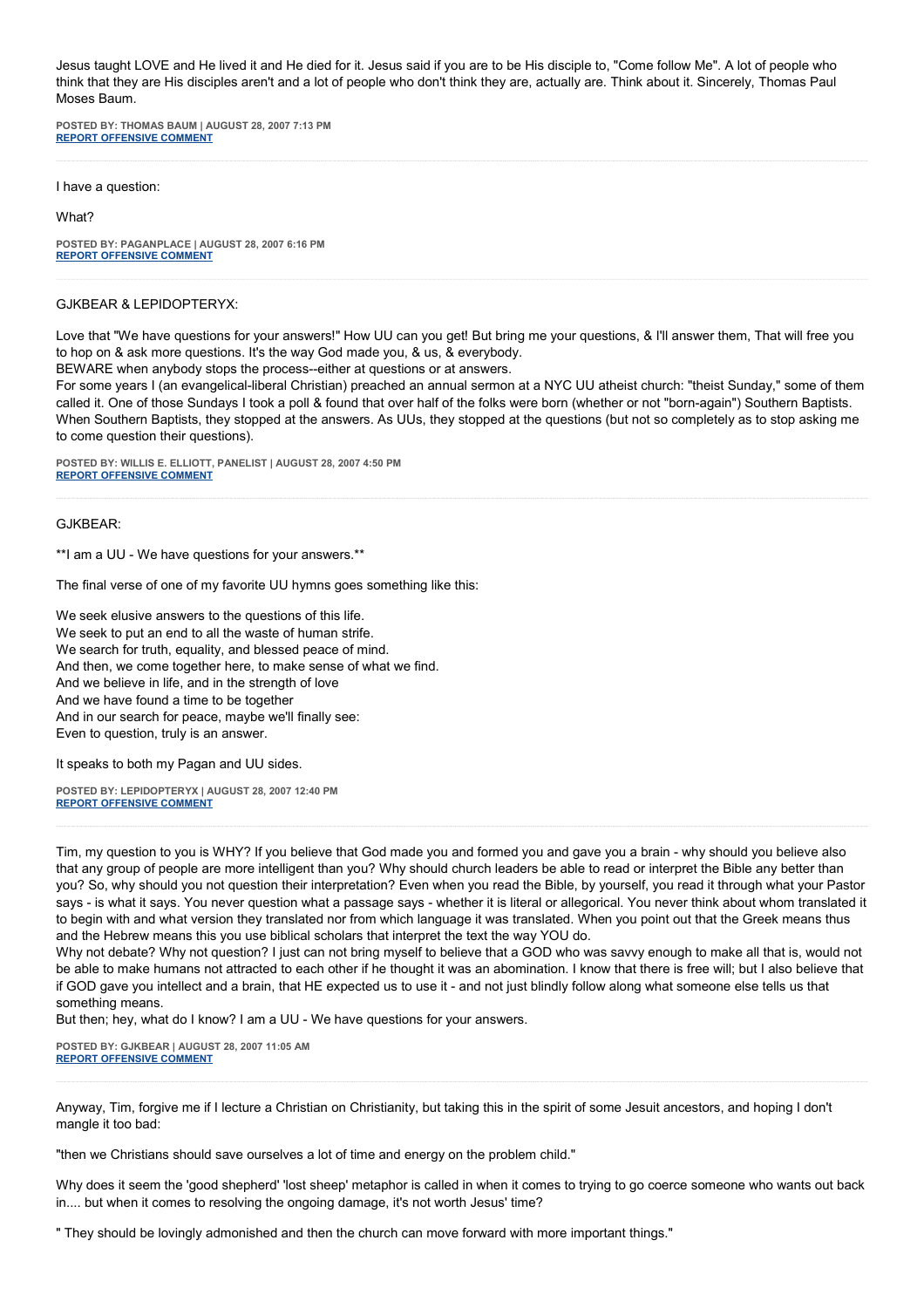I think this is a big sticking point, actually: to you, \*the entire lives and marriages of real people\* are just a 'sin' to you. Stomp it out, make it go away, everyone will supposedly be happy.

These are people's \*lives\* you're talking about like an abstraction to be waved away, if not condemned.

These are people who love each other.

Are you going to seriously walk up to \*me\* and say that my committed relationship that's lasted through ...Gods-is-it-only-six years of great difficulty is... "Oh, just something to admonish them about, ostracize them and make them hide,"

Maybe that's all that is to you. Maybe, in fact, all Christianity could give a crap about, and that's your business.

Just don't come telling me how uch more 'moral' you are.

Ever again.

**POSTED BY: PAGANPLACE | AUGUST 25, 2007 7:21 PM [REPORT OFFENSIVE COMMENT](mailto:blogs@washingtonpost.com?subject=On%20Faith%20Panelists%20Blog%20%20%7C%20%20Paganplace%20%20%7C%20%20)**

Since actually more Churches than states actually solemnize gay marriages in your God/s' names, Tim, it's probably not me you should be looking at about 'simple definitions of 'sin.''

There are a lot of nasty things in that Bible that with much struggle and resistance and human misery, your churches have, leaving fingernail-trails in the dirt all the way... Gotten over, or at least de-emphasized.

Personally, I don't much care about the Lutherans' lackluster determination to 'not be as mean to gays as we could,' ...it's the fact that other Christians insist, 'You should be meaner, and here's the objectively-debunked reasons for this attitude that we keep saying, anyway.'

Personally, yes, your 'sin' idea is something I find alien to humanity, and if you wanna be the good guys, I wanna see your preachers lose some weight (Wasn't 'gluttony' a terrible sin, too?) before trying to cut social programs, never mind tell me what my motivations are to have sticked with my sweetie through a lot of travails that just so happen to have been considered 'righteous' by the Lutherans involved. :)

**POSTED BY: PAGANPLACE | AUGUST 25, 2007 7:06 PM [REPORT OFFENSIVE COMMENT](mailto:blogs@washingtonpost.com?subject=On%20Faith%20Panelists%20Blog%20%20%7C%20%20Paganplace%20%20%7C%20%20)**

Paganplace says, "One soon learns that there's more to being human than the 'base motives' painted up to be this huge problem."

Hey, we agree on this and a lot of things, PP. I just can't think of them right now :)

I guess the dividing line is on sin and the need to repent. To me this whole Gaygate thing is just way overblown and taking away too much energy that could be spent on other things. It is a sin in our rule book, the Bible. The church founders figured this out for us Christians and we should open our guide, the Bible, and stop debating. Some things in our Bible are clearer than others and when something is clearly identified as a sin, then we Christians should save ourselves a lot of time and energy on the problem child. They should be lovingly admonished and then the church can move forward with more important things.

**POSTED BY: TIM | AUGUST 25, 2007 5:40 PM [REPORT OFFENSIVE COMMENT](mailto:blogs@washingtonpost.com?subject=On%20Faith%20Panelists%20Blog%20%20%7C%20%20Tim%20%20%7C%20%20)**

Hrm. OK, Rev. Elliot.

That's a little more considered, than usual, I'd say.

Problem here is this:

"Any victory for homosexual intercourse—same-sex "marriage," gay/lesbian ordination, sexually active gay/lesbian pastors/deacons/priests/bishops—is a bypass of the Bible and thus a weakening of biblical respectability & authority."

When everything about anyone being gay becomes a zero-sum 'victory' or 'defeat' for someone's view of Christianity, things cease to be about justice, perspective, or even, the right thing to do under any given circumstances.

It becomes another 'war,' not, 'what's right' or 'how to live,' or, especially when it \*doesn't\* involve a church's internal matters...

A referendum on Christian political ambitions.

Your Bible does \*not\* gain respectability or authority by singling out gay people as 'sinners' and third-class citizens, when so many other 'sins' are let slide, or even actively-defended.

On this, Tim, here's the perspective gap, as well as the respectability gap: you say: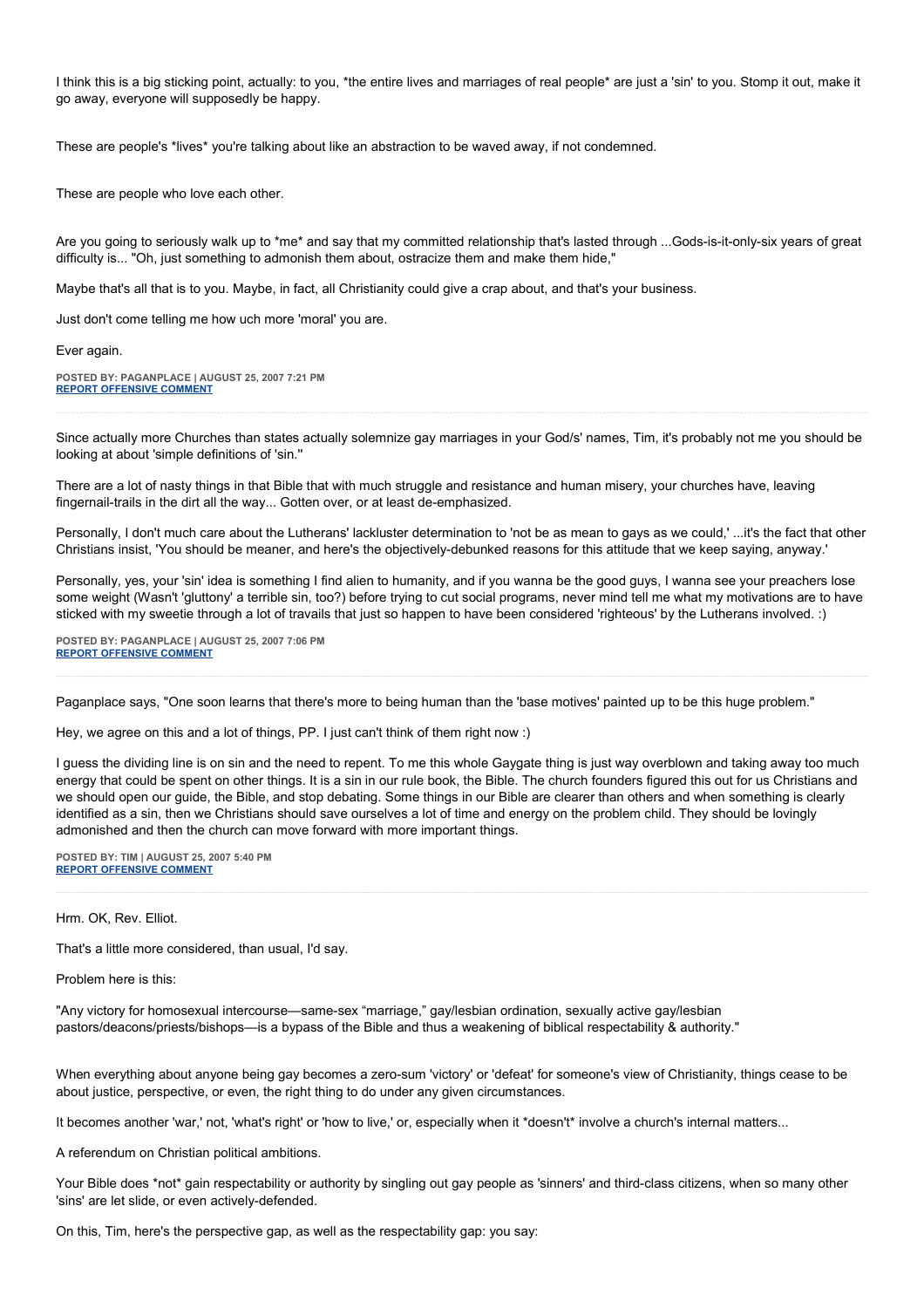"America is to preoccupied with our own pleasures. We we are just to lazy to do the heavy lifting."

You still characterize peoples' lives and loving, lifelong relationships as mere 'empty pleasures.'

You're taught that gay people are 'sin,' and that's all you see.

It's \*straight\* people and Christian oppressors who try to promote the idea that, "Anyone that doesn't obey us is having \*more\* 'fun' ...we call it 'illicit fun' than we deny ourselves."

This is about people's \*lives.\*

Take it from a Pagan. Theoretically, I can have \*all the 'fun'\* I want: acts of love and pleasure are in fact sacred to my Goddess: but, well... One soon learns that there's more to being human than the 'base motives' painted up to be this huge problem.

...Frankly, we do sometimes get folks who come along thinking that empty pleasure and permissiveness is all we're about, try to embrace that, then eventually realize that \*our\* religion, \*our\* lives, ..anyone's lives and loves, are in fact about a whole lot more than 'forbidden fruit' fetishizations.

That, in fact, the 'pleasure' you fear is just not all it's cracked up to be, either as a 'prize' to be guiltily-envied or a 'demon' to be eschewed.

In judging someone's \*lives,\* if you think you get to judge, well, you need to see past the idea that people are in committed relationships just for 'empty pleasure.'

If it's empty, you ain't doing it well.

If only you could hear yourselves, you'd see who's \*really\* focused on sex acts and 'rebellion.'

You guys. Who see it as an 'enemy' ...that anything good for gay people is bad for Christianity.

These are people's \*lives\* you're talking about.

And trivializing with talk like they go bucking your system and trying to serve \*your\* God while being told they're nothing but undisciplined sex fiends.

You're the ones that miss out.

Bon appetit.

**POSTED BY: PAGANPLACE | AUGUST 25, 2007 4:23 PM [REPORT OFFENSIVE COMMENT](mailto:blogs@washingtonpost.com?subject=On%20Faith%20Panelists%20Blog%20%20%7C%20%20Paganplace%20%20%7C%20%20)**

I believe that if you are born straight, you are also born gay, and that gray area inbetween, bi. I was raised in the the Lutheran church, but the doesn't mean I go along with all their rulings. So I am not a member in good standing.

**POSTED BY: LYN | AUGUST 25, 2007 10:17 AM [REPORT OFFENSIVE COMMENT](mailto:blogs@washingtonpost.com?subject=On%20Faith%20Panelists%20Blog%20%20%7C%20%20Lyn%20%20%7C%20%20)**

## Canyon, Amen.

John the Baptist said to repent because Christ was coming. He was preparing the way for Christ. For when one repents then and only then can they be receptive to the healing power of Christ.

Jesus healed those people who repented and he still does. Jesus warns to go and sin no more.

The job of the church is to tell people too repent - to turn away from their sins. Once they do this then Jesus heals them. The the work of the church is to hold those born again accountable, lest they fall into sin again. All this is work.

America is to preoccupied with our own pleasures. We we are just to lazy to do the heavy lifting. Church's, like the Lutheran Church, just don't care enough about people to spend the time and effort to help them and to face the prosecution and rejection that comes with representing the Truth. This is hard work. For it is a lot easier to say "I love you, go in piece" than to say "I love you but you need to repent and turn to Christ, my brother, because what you do is wrong."

I might add that we don't care enough to address those in the world who do not know Christ. As long as we have our salvation and our nice comfortable life style, then if someone is in India, Iran, or on the streets of America in dire need of Christ, we just don't care. The implied sentiment is this: "Let them all go to hell as long as my live is comfortable and convenient."

The Lutheran church is just taking the easy way out. As Cal Thomas said on this subject they are into trendiness. Trendiness gets you approval. Trendiness, using love as a cover-up, keeps the peace at the cost of the Truth. Trendiness is the easy way.

**POSTED BY: TIM | AUGUST 25, 2007 7:12 AM [REPORT OFFENSIVE COMMENT](mailto:blogs@washingtonpost.com?subject=On%20Faith%20Panelists%20Blog%20%20%7C%20%20Tim%20%20%7C%20%20)**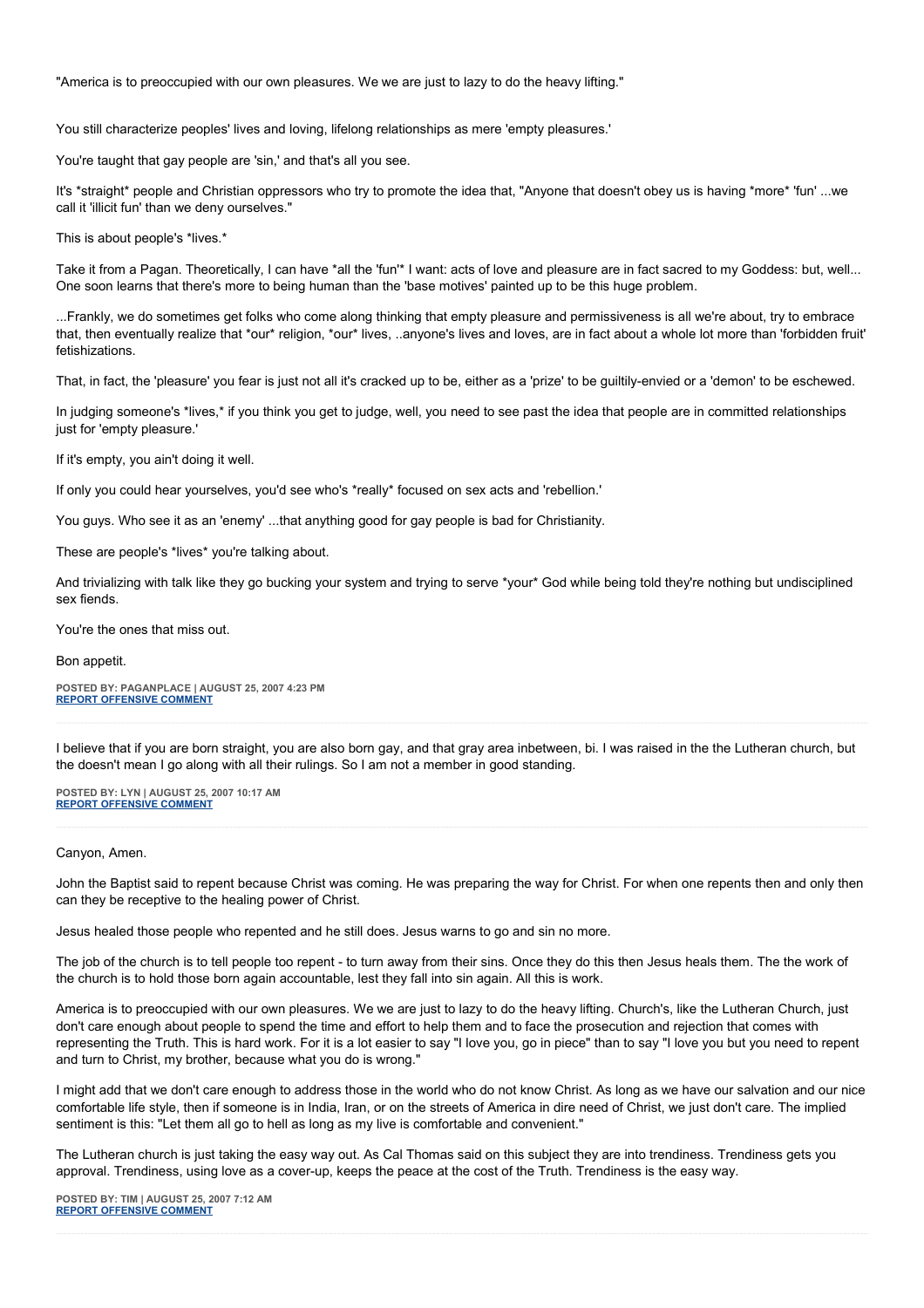if gagnon expose was so clear, did he reveal the essence of the spirit of homosexuality that would cause it come against the fruit of the spirit and the spirit of christ and love your neighbor as yourself?

**POSTED BY: FEETXXXL | AUGUST 25, 2007 2:06 AM [REPORT OFFENSIVE COMMENT](mailto:blogs@washingtonpost.com?subject=On%20Faith%20Panelists%20Blog%20%20%7C%20%20feetxxxl%20%20%7C%20%20)**

From the Gospel of ASLANDIUS, Chapter Two:

And Jesus, because He could not, in his kindheartedness, bear to return to the earth in its present condition, asked his Father in Heaven to take on that task.

God the Father descended to earth, saw what was going on, and proclaimed:

"Of all the abominations current on this planet, the so-called Christian Church is the greatest abomination of all.

"Pagans, though sometimes witches, are better followers of My Jesus, the Christ, than those who claim to follow the cruel dictates of the "Christian" Church.

"Therefore, it is necessary to revise a portion of my holy scriptures to now read as follows:

"THOU SHALT NOT SUFFER A "CHRISTIAN" CLERGYPERSON TO LIVE. STONE THEM, STONE THEM, STONE THEM!

"LET THE PAGAN WITCHES LEAD THE CONGREGATIONS."

AND IT WAS DONE.

[Coming to a House of Worship near you in 2009]

AMEN

Here endeth the reading of the holy revised text.

SIGIL: ANGELIUS GABRIELUS ATTESTARI \*\*\*\*\*\*\*\*\*\*\*\*\*\*\*

**POSTED BY: NORRIE HOYT | AUGUST 24, 2007 8:48 PM [REPORT OFFENSIVE COMMENT](mailto:blogs@washingtonpost.com?subject=On%20Faith%20Panelists%20Blog%20%20%7C%20%20Norrie%20Hoyt%20%20%7C%20%20)**

Labech,

In re your post:

The Letter Killeth, but The Spirit Giveth Life.

Shame on you for your comments about the Atlanta Pastor. How could he get married in Georgia? He couldn't, so the issue for him was not sex before marriage but being gay.

Yes, you knew the rule, too, but you could have gotten married and had sex. The pastor couldn't get married and couldn't ever have sex under the rule. Having sex is a natural right, intended by God.

Christianity (unlike Christ) is sadistic.

**POSTED BY: NORRIE HOYT | AUGUST 24, 2007 8:12 PM [REPORT OFFENSIVE COMMENT](mailto:blogs@washingtonpost.com?subject=On%20Faith%20Panelists%20Blog%20%20%7C%20%20Norrie%20Hoyt%20%20%7C%20%20)**

The Lutheran Churches, and all other religious organizations, would take a great leap forward toward peace, harmony, and enlightenment, if they simply adopted The Ham Sandwich Principle in relation to gay issues.

The Principle is this:

Spend no more time debating or being concerned with gay issues than you do debating and worrying about what should be done with clergy and parishioners who eat ham sandwiches.

Eating ham sandwiches, and being gay or having gay sex, have the same cosmic significance.

Act on that Principle and you'll be closer to attaining Salvation.

**POSTED BY: NORRIE HOYT | AUGUST 24, 2007 7:56 PM [REPORT OFFENSIVE COMMENT](mailto:blogs@washingtonpost.com?subject=On%20Faith%20Panelists%20Blog%20%20%7C%20%20Norrie%20Hoyt%20%20%7C%20%20)**

The Lutheran Churches, and all other religious organizations, would take a great leap forward toward peace, harmony, and enlightenment, if they simply adopted The Ham Sandwich Principle in relation to gay issues.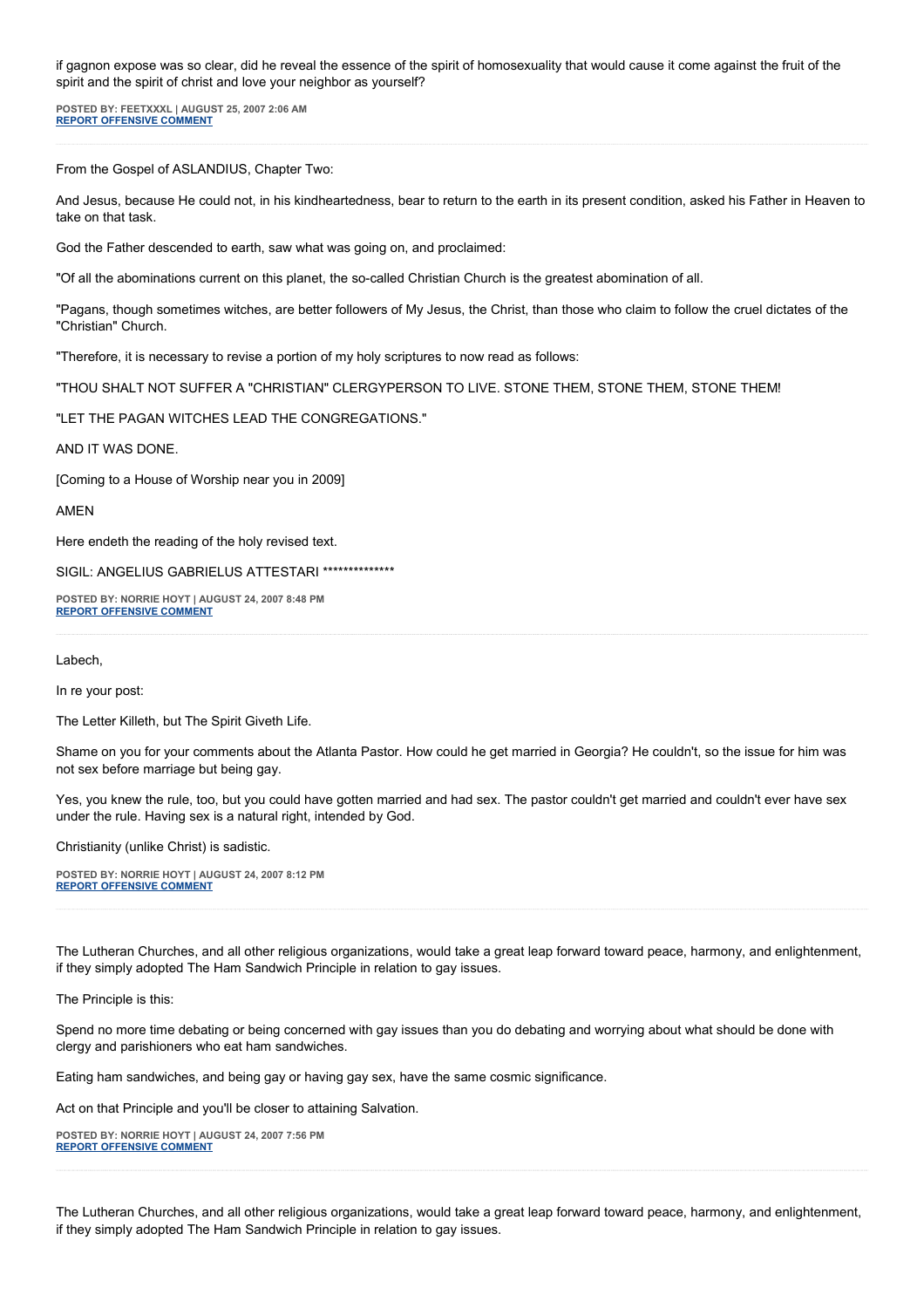The Principle is this:

Spend no more time debating or being concerned with gay issues than you do debating and worrying about what should be done with clergy and parishioners who eat ham sandwiches.

Eating ham sandwiches, and being gay or having gay sex, have the same cosmic significance.

Act on that Principle and you'll be closer to attaining Salvation.

**POSTED BY: NORRIE HOYT | AUGUST 24, 2007 7:55 PM [REPORT OFFENSIVE COMMENT](mailto:blogs@washingtonpost.com?subject=On%20Faith%20Panelists%20Blog%20%20%7C%20%20Norrie%20Hoyt%20%20%7C%20%20)**

Canyon:

\*\*Therefore we know that God created man and woman, in a complementary role, to show the relationship between the Lamb and His Bride, the church.\*\*

Unstuck in time again, are we? At the time of the "creation," there was no church. Just a big garden. (That's actually more of a Pagan idea of church - wandering naked through the woods, living off the land, etc.)

\*\*The husband and wife covenant brings forth children, just as the Lamb and church do.\*\*

Not all married folk want children. Some take measures to enure that they don't bring any forth. Does that nullify their marriage?

\*\*The husband and wife enter into a lifelong covenant, just as the Lamb and His Bride will never be separated.\*\*

Sometimes people choose the wrong spouses, and some unions NEED to be dissolved.

\*\*The husband and wife have defined roles, just as Christ and His church.\*\*

Yeah, yeah - husband the head of the wife, wife submissive in all things, not to speak in church, but ask her husband to explain to her at home and trust implicitly in his explanation, but no proviso for what to do if hubbers doesn't know the answer - heard it before, not my cup of chicory. I don't do submissive, and I'll ask questions of anyone I choose.

\*\*There is no room in this illustration for homosexuality.\*\*

And you wonder why BGLT people leave Christianity? They've been shown the door and told not to let it hit them on their way out.

So your GOd of infinite love decrees the same penalty - eternal death/hell - for plucking an apple from my neighbor's orchard without his permission, for telling my daughter that she was not getting Leaves of Grass for her birthday when I already had it wrapped and hidden, for thinking "Damn, he's hot!" when I met my husband for the first time, and for garotting and dismembering the 68-year-old mobility-impaired woman who lives next door and dumping the remains in the Atchafalaya. Oh, yeah, I;m feeling the love - not. Such a god is not worthy of my worship.

**POSTED BY: LEPIDOPTERYX | AUGUST 24, 2007 7:26 PM [REPORT OFFENSIVE COMMENT](mailto:blogs@washingtonpost.com?subject=On%20Faith%20Panelists%20Blog%20%20%7C%20%20lepidopteryx%20%20%7C%20%20)**

Dr. Elliott, once again an interesting article and examination of the question. The only place I think you might have done better is to quote a bit of Scripture instead of claiming Jesus "didn't do it."

Paul answered the question concering if we should allow sin within the church; "God forbid. How shall we, that are dead to sin, live any longer therein?"

There is a huge mistake EVERYONE makes to try to figure out how God fits into this world, assuming God stumbled upon this world and took over. Rather, God created this world, the Heavens show His glory and the firmament shows His handiwork. Therefore we know that God created man and woman, in a complementary role, to show the relationship between the Lamb and His Bride, the church.

The husband and wife covenant brings forth children, just as the Lamb and church do. The husband and wife enter into a lifelong covenant, just as the Lamb and His Bride will never be separated. The husband and wife have defined roles, just as Christ and His church.

There is no room in this illustration for homosexuality.

But more importantly, the dulled conscience of the ELCA is so caught up in their sins that they cannot recognize even the big ones.

Try to explain to a fish what water feels like. He is so immersed and consumed in water that he doesn't realize he is even wet.

These sins create what is commonly called the "slippery slope", starting with one little sin, when God doesn't strike you dead immediately the sins escalate, finally you find yourself in a lifestyle of sin and you don't realize how sinful your life has become.

An example of this is consider how many lies you may have told this past year. Most people think they've told relatively few lies in their lifetime; start counting them. I recently did and found on a good week I would catch myself in one about every other day. That is over 150 lies a year. That is roughly 3500 in my lifetime, and that's assuming only a few a week. The Bible says that all liars will have their place in the lake of fire, that lies are an abomination to God.